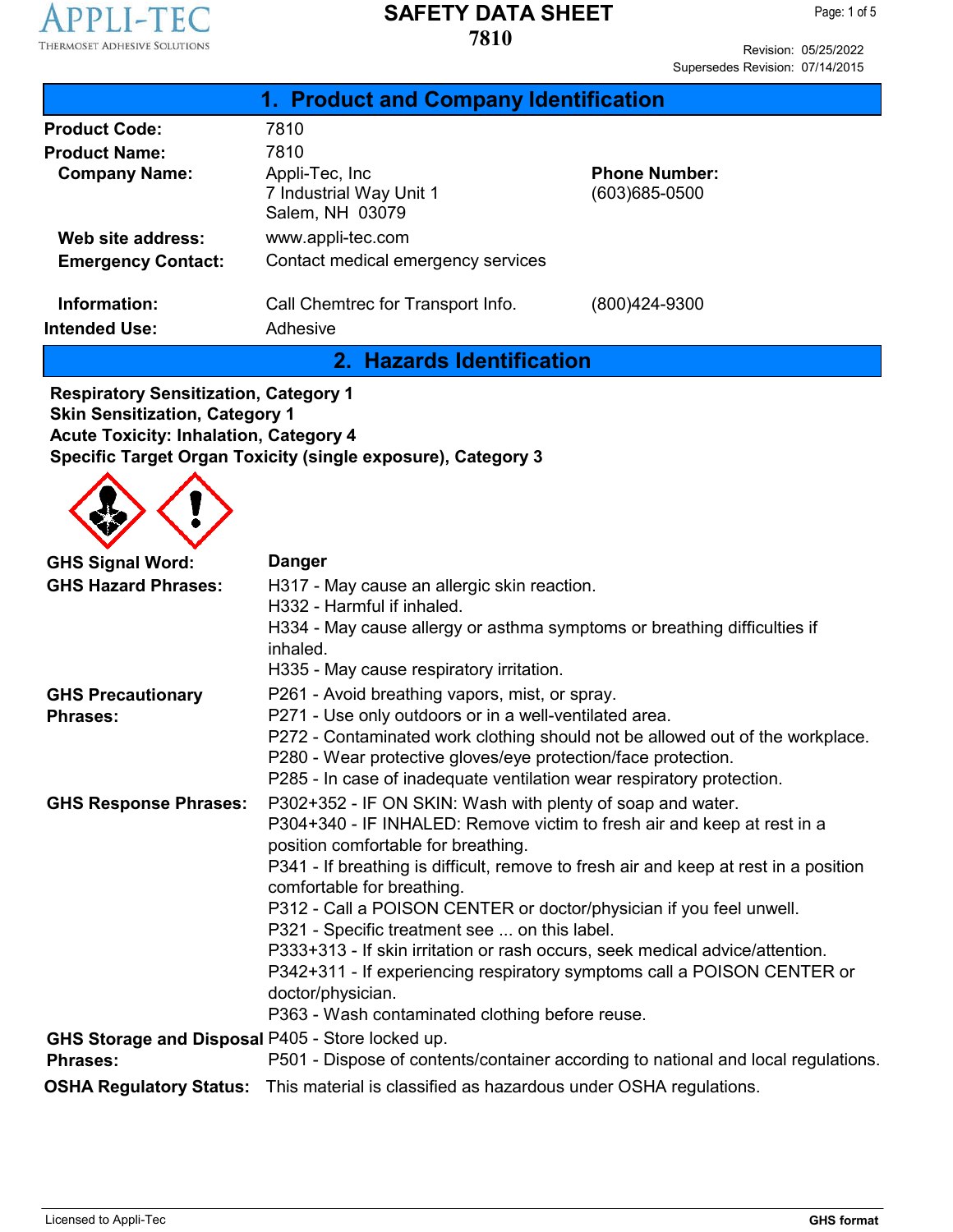

|                               | 3. Composition/Information on Ingredients                                                         |
|-------------------------------|---------------------------------------------------------------------------------------------------|
| <b>Additional Information</b> | No data available.                                                                                |
| Ingestion:                    | Harmful if swallowed.                                                                             |
| Eye Contact:                  | Causes eye irritation.                                                                            |
| <b>Skin Contact:</b>          | Causes skin irritation. May cause an allergic skin reaction.                                      |
| Inhalation:                   | Harmful if inhaled. May cause allergy or asthma symptoms or breathing<br>difficulties if inhaled. |
|                               |                                                                                                   |

| CAS#       | <b>Hazardous Components (Chemical Name)</b>                               | Concentration   |
|------------|---------------------------------------------------------------------------|-----------------|
| 69102-90-5 | Polybutadiene                                                             | $60.0 - 70.0 %$ |
| 28182-81-2 | Poly(hexamethylene diisocyanate)                                          | $15.0 - 25.0 %$ |
| 8001-79-4  | Castor oil                                                                | $10.0 - 20.0 %$ |
| 119-47-1   | Phenol, 2, 2'-methylenebis 6-(1, 1-dimethylethyl)-4- 0.0-1.0 %<br>methyl- |                 |
| 822-06-0   | Hexamethylene-1,6-diisocyanate                                            | $0.0 - 1.0 %$   |

**Additional Information** Exact percentages have been withheld as a trade secret.

|                                                         | <b>4. First Aid Measures</b>                                                                                                                                                |  |  |  |
|---------------------------------------------------------|-----------------------------------------------------------------------------------------------------------------------------------------------------------------------------|--|--|--|
| <b>Emergency and First Aid</b><br><b>Procedures:</b>    |                                                                                                                                                                             |  |  |  |
| In Case of Inhalation:                                  | Remove to fresh air. If not breathing, give artificial respiration. If breathing is<br>difficult, give oxygen. Get immediate medical attention.                             |  |  |  |
| In Case of Skin Contact:                                | Remove contaminated clothing. Wash skin with soap and water. Get medical<br>attention. Wash contaminated clothing before reuse.                                             |  |  |  |
| In Case of Eye Contact:                                 | Immediately flush eyes with plenty of water for at least 15 minutes, occasionally<br>lifting the upper and lower eyelids. Get medical attention/advice.                     |  |  |  |
| In Case of Ingestion:                                   | Do NOT induce vomiting. Never give anything by mouth to an unconscious<br>person. Get medical advice/attention.                                                             |  |  |  |
| <b>Note to Physician:</b>                               | Treat symptomatically and supportively.                                                                                                                                     |  |  |  |
|                                                         | <b>5. Fire Fighting Measures</b>                                                                                                                                            |  |  |  |
| Flash Pt:                                               | > 93.00 C                                                                                                                                                                   |  |  |  |
| <b>Explosive Limits:</b>                                | LEL: No data.<br>UEL: No data.                                                                                                                                              |  |  |  |
| <b>Autoignition Pt:</b>                                 | No data.                                                                                                                                                                    |  |  |  |
| <b>Suitable Extinguishing</b><br>Media:                 | Use water spray, dry chemical, carbon dioxide, or appropriate foam.                                                                                                         |  |  |  |
|                                                         | Fire Fighting Instructions: As in any fire, wear a self-contained breathing apparatus in pressure-demand,<br>MSHA/NIOSH (approved or equivalent), and full protective gear. |  |  |  |
| Flammable Properties and No data available.<br>Hazards: |                                                                                                                                                                             |  |  |  |
| <b>Hazardous Combustion</b><br><b>Products:</b>         | No data available.                                                                                                                                                          |  |  |  |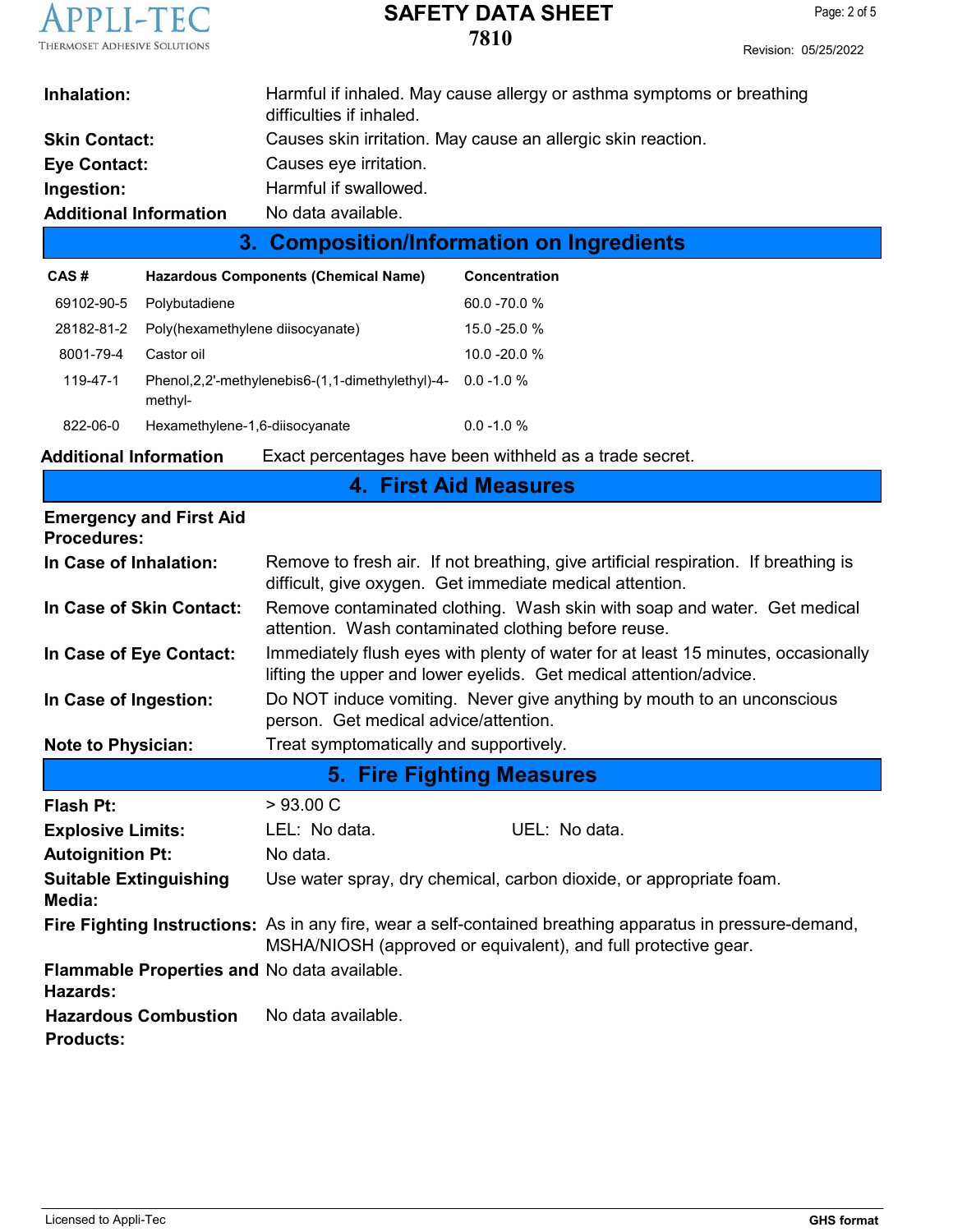

**6. Accidental Release Measures**

Revision: 05/25/2022 Supersedes Revision: 07/14/2015

| <b>Material Is Released Or</b><br>Spilled:                                                                                                                                                                                                     |                                  | Steps To Be Taken In Case Avoid runoff into storm sewers and ditches which lead to waterways. Ensure<br>in a chemical waste container.                                                                                                                                                                                                                                                                                                                                                                              |                         |               |                  | adequate ventilation. Isolate area and deny entry. Prevent further leakage or<br>spillage if safe to do so. Use proper personal protective equipment as indicated<br>in Section 8. Absorb spill with inert material (e.g. dry sand or earth), then place   |
|------------------------------------------------------------------------------------------------------------------------------------------------------------------------------------------------------------------------------------------------|----------------------------------|---------------------------------------------------------------------------------------------------------------------------------------------------------------------------------------------------------------------------------------------------------------------------------------------------------------------------------------------------------------------------------------------------------------------------------------------------------------------------------------------------------------------|-------------------------|---------------|------------------|------------------------------------------------------------------------------------------------------------------------------------------------------------------------------------------------------------------------------------------------------------|
|                                                                                                                                                                                                                                                |                                  |                                                                                                                                                                                                                                                                                                                                                                                                                                                                                                                     | 7. Handling and Storage |               |                  |                                                                                                                                                                                                                                                            |
| Use with adequate ventilation. Avoid contact with eyes, skin, and clothing. Avoid<br><b>Precautions To Be Taken</b><br>ingestion and inhalation.<br>in Handling:<br>Store at $\le$ -40 deg.C.<br><b>Precautions To Be Taken</b><br>in Storing: |                                  |                                                                                                                                                                                                                                                                                                                                                                                                                                                                                                                     |                         |               |                  |                                                                                                                                                                                                                                                            |
|                                                                                                                                                                                                                                                |                                  | 8. Exposure Controls/Personal Protection                                                                                                                                                                                                                                                                                                                                                                                                                                                                            |                         |               |                  |                                                                                                                                                                                                                                                            |
| CAS#                                                                                                                                                                                                                                           | <b>Partial Chemical Name</b>     |                                                                                                                                                                                                                                                                                                                                                                                                                                                                                                                     | <b>OSHA TWA</b>         |               | <b>ACGIH TWA</b> | <b>Other Limits</b>                                                                                                                                                                                                                                        |
| 69102-90-5                                                                                                                                                                                                                                     | Polybutadiene                    |                                                                                                                                                                                                                                                                                                                                                                                                                                                                                                                     | No data.                |               | No data.         | No data.                                                                                                                                                                                                                                                   |
| 28182-81-2                                                                                                                                                                                                                                     | Poly(hexamethylene diisocyanate) |                                                                                                                                                                                                                                                                                                                                                                                                                                                                                                                     | No data.                |               | No data.         | No data.                                                                                                                                                                                                                                                   |
| 8001-79-4                                                                                                                                                                                                                                      | Castor oil                       |                                                                                                                                                                                                                                                                                                                                                                                                                                                                                                                     | No data.                |               | No data.         | No data.                                                                                                                                                                                                                                                   |
| 119-47-1                                                                                                                                                                                                                                       | ylethyl)-4-methyl-               | Phenol, 2, 2'-methylenebis6-(1, 1-dimeth                                                                                                                                                                                                                                                                                                                                                                                                                                                                            | No data.                |               | No data.         | No data.                                                                                                                                                                                                                                                   |
| 822-06-0                                                                                                                                                                                                                                       | Hexamethylene-1,6-diisocyanate   |                                                                                                                                                                                                                                                                                                                                                                                                                                                                                                                     | TWA: 5 mg/m3            |               | TLV: 0.005 ppm   | No data.                                                                                                                                                                                                                                                   |
| <b>Respiratory Equipment</b><br>(Specify Type):<br><b>Eye Protection:</b><br><b>Protective Gloves:</b><br><b>Engineering Controls</b><br>(Ventilation etc.):<br>e Practices:                                                                   |                                  | Use a NIOSH/MSHA or European Standard EN 149 approved respirator if<br>Safety glasses.<br>Wear appropriate protective gloves to prevent skin exposure.<br><b>Other Protective Clothing:</b> Wear appropriate protective clothing to prevent skin exposure.<br>other engineering controls to control airborne levels below recommended<br>exposure limits.<br>Work/Hygienic/Maintenanc Handle in accordance with good industrial hygiene and safety practice. Wash<br>hands before breaks and at the end of workday. |                         |               |                  | exposure limits are exceeded or if irritation or other symptoms are experienced.<br>Facilities storing or utilizing this material should be equipped with an eyewash<br>facility and a safety shower. Use process enclosure, local exhaust ventilation, or |
|                                                                                                                                                                                                                                                |                                  | 9. Physical and Chemical Properties                                                                                                                                                                                                                                                                                                                                                                                                                                                                                 |                         |               |                  |                                                                                                                                                                                                                                                            |
| <b>Physical States:</b><br><b>Appearance and Odor:</b>                                                                                                                                                                                         |                                  | [ ] Gas<br>Appearance: Clear. Paste.<br>Odor: weak odor.                                                                                                                                                                                                                                                                                                                                                                                                                                                            | [X] Liquid              | [ ] Solid     |                  |                                                                                                                                                                                                                                                            |
| pH:                                                                                                                                                                                                                                            |                                  | No data.                                                                                                                                                                                                                                                                                                                                                                                                                                                                                                            |                         |               |                  |                                                                                                                                                                                                                                                            |
| <b>Melting Point:</b>                                                                                                                                                                                                                          |                                  | No data.                                                                                                                                                                                                                                                                                                                                                                                                                                                                                                            |                         |               |                  |                                                                                                                                                                                                                                                            |
| <b>Boiling Point:</b>                                                                                                                                                                                                                          |                                  | No data.                                                                                                                                                                                                                                                                                                                                                                                                                                                                                                            |                         |               |                  |                                                                                                                                                                                                                                                            |
| <b>Flash Pt:</b>                                                                                                                                                                                                                               |                                  | >93.00 C                                                                                                                                                                                                                                                                                                                                                                                                                                                                                                            |                         |               |                  |                                                                                                                                                                                                                                                            |
| <b>Evaporation Rate:</b>                                                                                                                                                                                                                       |                                  | No data.                                                                                                                                                                                                                                                                                                                                                                                                                                                                                                            |                         |               |                  |                                                                                                                                                                                                                                                            |
| <b>Flammability (solid,</b><br>gas):                                                                                                                                                                                                           |                                  | No data available.                                                                                                                                                                                                                                                                                                                                                                                                                                                                                                  |                         |               |                  |                                                                                                                                                                                                                                                            |
| <b>Explosive Limits:</b>                                                                                                                                                                                                                       |                                  | LEL: No data.                                                                                                                                                                                                                                                                                                                                                                                                                                                                                                       |                         | UEL: No data. |                  |                                                                                                                                                                                                                                                            |
| Vapor Pressure (vs. Air<br>or mm Hg):                                                                                                                                                                                                          |                                  | No data.                                                                                                                                                                                                                                                                                                                                                                                                                                                                                                            |                         |               |                  |                                                                                                                                                                                                                                                            |

**Vapor Density (vs. Air = No data.**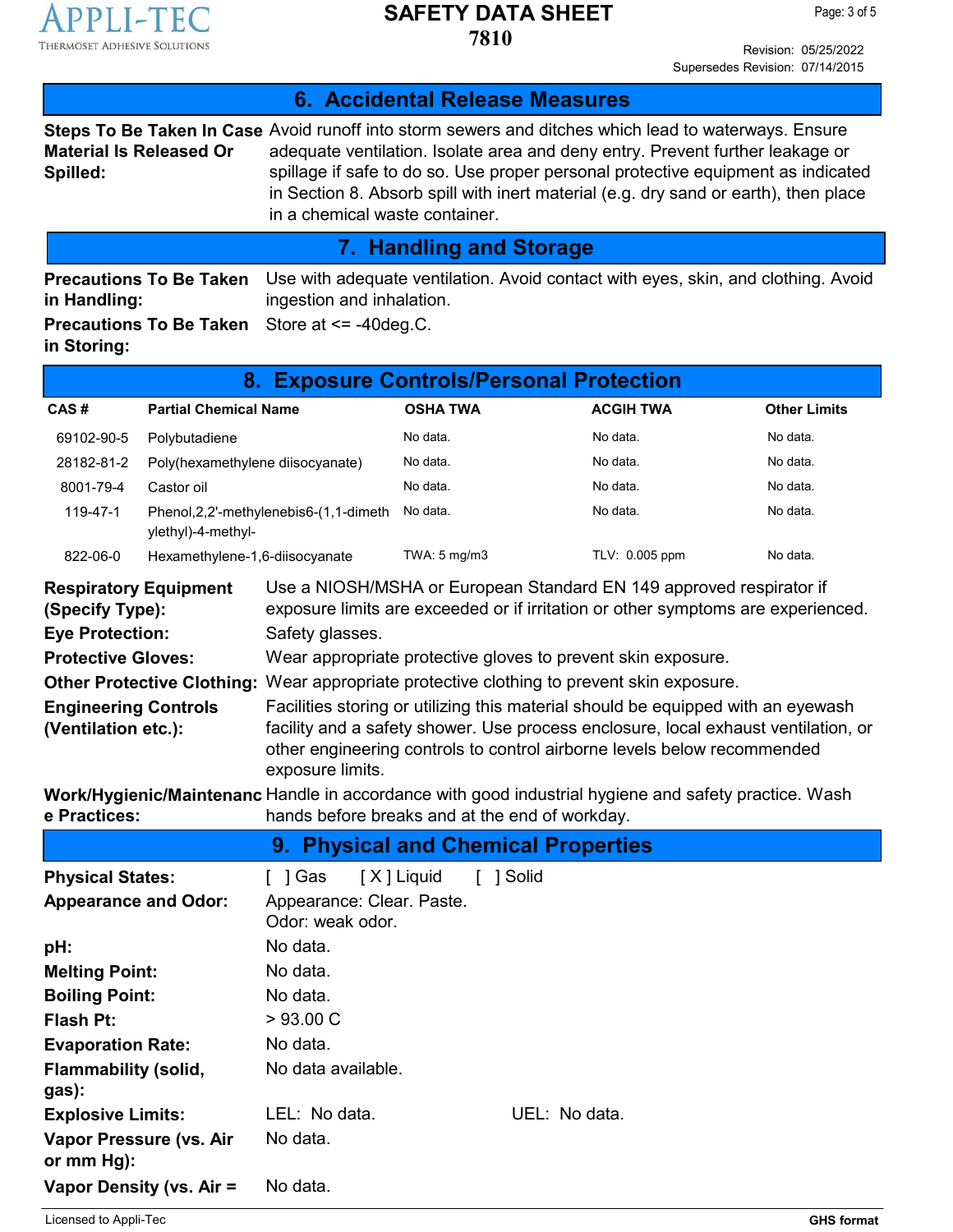

Revision: 05/25/2022 Supersedes Revision: 07/14/2015

| $1)$ :<br><b>Specific Gravity (Water =</b><br>$1)$ :                                    | No data.                                                                               |
|-----------------------------------------------------------------------------------------|----------------------------------------------------------------------------------------|
| <b>Solubility in Water:</b>                                                             | No data.                                                                               |
| <b>Saturated Vapor</b><br><b>Concentration:</b>                                         | No data.                                                                               |
| <b>Octanol/Water Partition</b><br><b>Coefficient:</b>                                   | No data.                                                                               |
| <b>Autoignition Pt:</b>                                                                 | No data.                                                                               |
| <b>Decomposition</b><br>Temperature:                                                    | No data.                                                                               |
| <b>Viscosity:</b>                                                                       | No data.                                                                               |
| Information with regard<br>to primary physical<br>hazard:                               |                                                                                        |
|                                                                                         | <b>10. Stability and Reactivity</b>                                                    |
| <b>Stability:</b>                                                                       | Unstable $[X]$<br>Stable [ ]                                                           |
| <b>Conditions To Avoid -</b><br>Instability:                                            | Product will cure at ambient temperatures. Keep in cold storage until ready to<br>use. |
| <b>To Avoid:</b>                                                                        | <b>Incompatibility - Materials</b> Oxidizing agents, Strong bases, Strong acids.       |
| or Byproducts:                                                                          | Hazardous Decomposition Carbon oxides, Nitrogen oxides.                                |
| <b>Possibility of Hazardous</b><br><b>Reactions:</b>                                    | Will not occur [X]<br>Will occur $[ \quad ]$                                           |
| <b>Conditions To Avoid -</b><br><b>Hazardous Reactions:</b>                             | No data available.                                                                     |
|                                                                                         | <b>11. Toxicological Information</b>                                                   |
| Toxicological Information: No data available.                                           |                                                                                        |
| <b>Sensitization:</b>                                                                   | Respiratory and skin sensitization.                                                    |
|                                                                                         | <b>12. Ecological Information</b>                                                      |
|                                                                                         | No data available.                                                                     |
|                                                                                         | <b>13. Disposal Considerations</b>                                                     |
| <b>Waste Disposal Method:</b>                                                           | Observe all federal, state, and local environmental regulations.                       |
|                                                                                         | <b>14. Transport Information</b>                                                       |
| <b>LAND TRANSPORT (US DOT):</b>                                                         |                                                                                        |
| <b>DOT Proper Shipping</b><br>Name:<br><b>DOT Hazard Class:</b><br><b>UN/NA Number:</b> | Not Regulated.                                                                         |